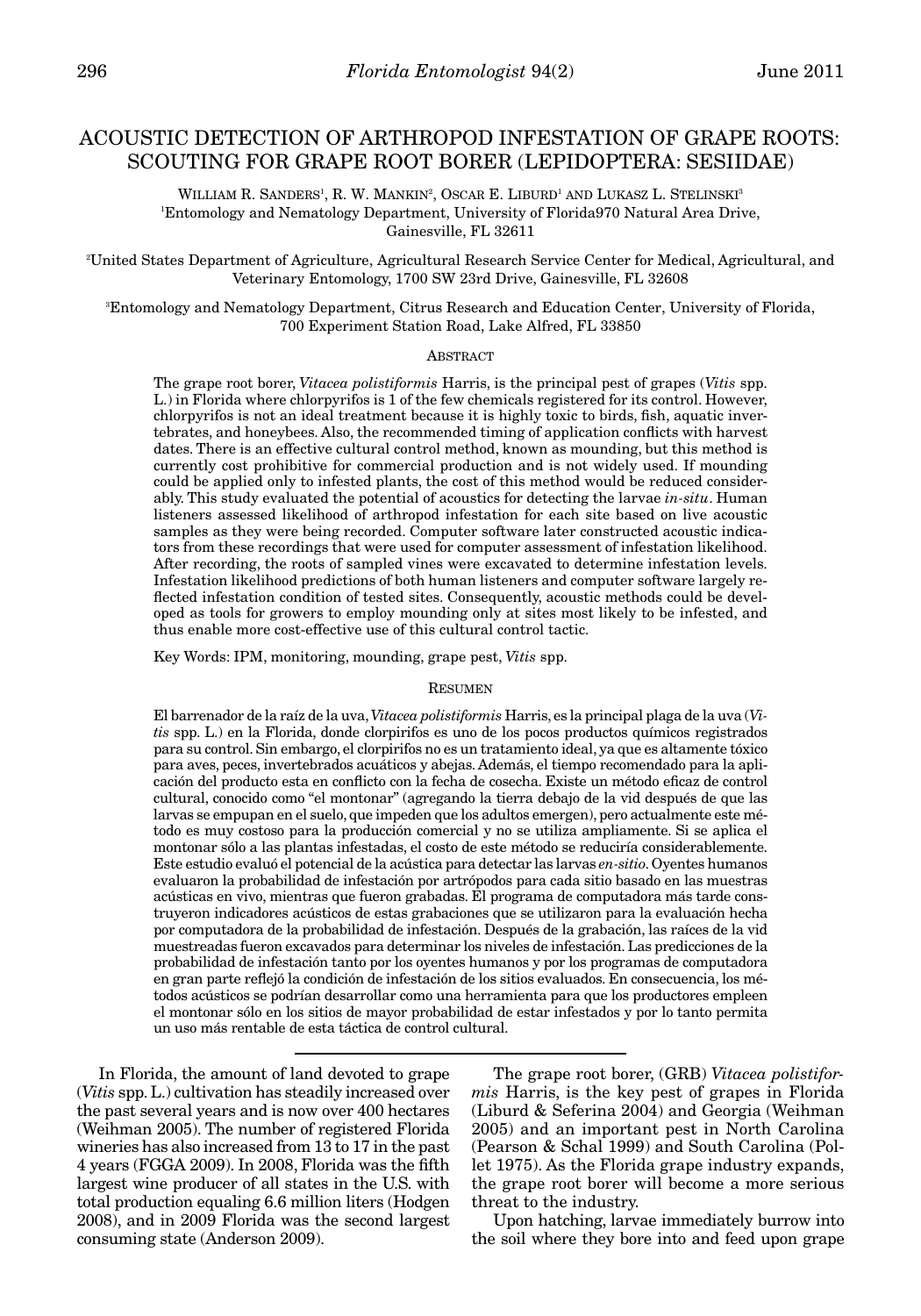roots, reducing vine vigor and cold tolerance, increasing susceptibility to pathogens and drought, and hastening vine death (Pearson & Meyer 1996). A low economic injury level (EIL) has been established in Georgia, 0.074 larvae per vine (Dutcher & All 1979). One larva feeding at the root crown can cause as much as 47% decrease in yield. Entire vineyards have been destroyed in Florida, and the grape root borer was cited as the reason for cessation of grape production in South Carolina (Pollet 1975).

The organophosphate chlorpyrifos (Lorsban®) is currently 1 of the few registered chemicals for control of GRB. Chlorpyrifos is applied to the root area as a soil drench but is not ideal for control of GRB because it is toxic to birds, fish, aquatic invertebrates, and honeybees. It is also moderately toxic to pets and livestock and is suspected of being carcinogenic in humans (USCB 1996). Florida vineyards are relatively small, usually 1 to 4 ha, and are typically family owned and operated. Most grape growers live on site with their families so many are reluctant to use chlorpyrifos because of its potential safety and environmental hazards.

A practice known as mounding has shown some promise as an effective control alternative to pesticides. When larvae are ready to pupate, they usually migrate to within 5 cm of the soil surface to form their pupal cells. At this depth, pharate adults are easily able to emerge from the soil. However, placing a mound of soil around the base of the vine after larvae have begun to pupate forces pharate adults to travel farther before reaching the soil surface, and mortality increases with the distance traveled. Sarai (1969) found 100% mortality when mounds were 19 cm high. Once emergence begins to decline for the year, mounds must be removed so that mounding may be done the next year. Mounding is currently labor intensive, which makes the technique cost prohibitive for most growers. The cost of mounding would be greatly decreased if growers were able to determine whether or not a given plant is infested. This would eliminate the cost of unnecessarily mounding vines that are not infested.

This study evaluated the potential of acoustic detection as a means of determining the presence or absence of larvae in an individual grapevine's root system. This detection system will make the sustainable practice of mounding much more attractive to growers, decrease pesticide use, and its associated environmental impact. The acoustic detection method could be implemented wherever the grape root borer is a problem.

## MATERIALS AND METHODS

Acoustic Instruments, Signal Recording, and Soil Sampling Procedures

Acoustic records were collected from 28 root systems at a commercial vineyard near Lithia,

Florida, and 8 root systems at a commercial vineyard near Florahome, Florida. Recordings were taken between April 28 and June 9, 2009. Air temperatures ranged between 29 and 35°C during the recordings. Two accelerometer amplifiers and a recorder (details of the instruments are described in Mankin et al. 2009) were set up in the storage bed of an electric cart and transported throughout the vineyard to vines exhibiting symptoms of infestation: wilting, yellowed or dead leaves, and reduced leaf area as compared with neighboring plants of the same variety. A 30 cm nail was inserted into the root system of the selected vine. The accelerometer was attached to the nail head by a magnet. One or more listeners took notes and monitored the signals from potential larval feeding and movement in the roots during a recording period of 3 min or longer. Within 1 to 2 h after recording, the vine was excavated and the contents of the root system were examined to obtain an independent verification of whether a site was uninfested or contained insects.

## Listener Assessment of Infestation Likelihood

Subterranean larvae typically produce spectrally distinctive, 3 to 10 ms sound impulses during movement and feeding activities (Mankin et al. 2000, 2009). These sound impulses can be identified and recognized as insect-produced sounds by most listeners after 10 to 20 min practice with the accelerometer and headphones. In this experiment, there were 2 primary listeners and 5 occasional listeners.

Assessments were performed as in Mankin et al. (2007), where  $l_{ow}$  indicates detection of no valid, insect-produced sounds or only a few faint sounds during a recording period,  $m_{\text{edium}}$  indicates detection of sporadic or faint groups of valid sounds, and  $h_{\text{igh}}$  indicates detection of frequent, easily detectable groups of valid sounds. No attempt was made to distinguish between pest and non-pest species in the assessment. Comparisons between the distributions of assessed infestation likelihoods at infested and uninfested recording sites were performed using the NPAR1WAY procedure in SAS (SAS Institute 2004).

#### Digital Signal Processing and Classification

Recorded signals were band-pass filtered between 0.2 and 5 kHz to facilitate subsequent analysis, and visualized with audio playback using Raven 1.3 software (Charif et al. 2008). In initial screenings, we confirmed the presence of groups (trains) of discrete, 3 to 10 ms impulses separated by intervals <250 ms that had occurred frequently where insects were recovered in previous studies (Mankin et al. 2009). Trains containing 6 or more impulses were a focus of analysis because they often were identified as insect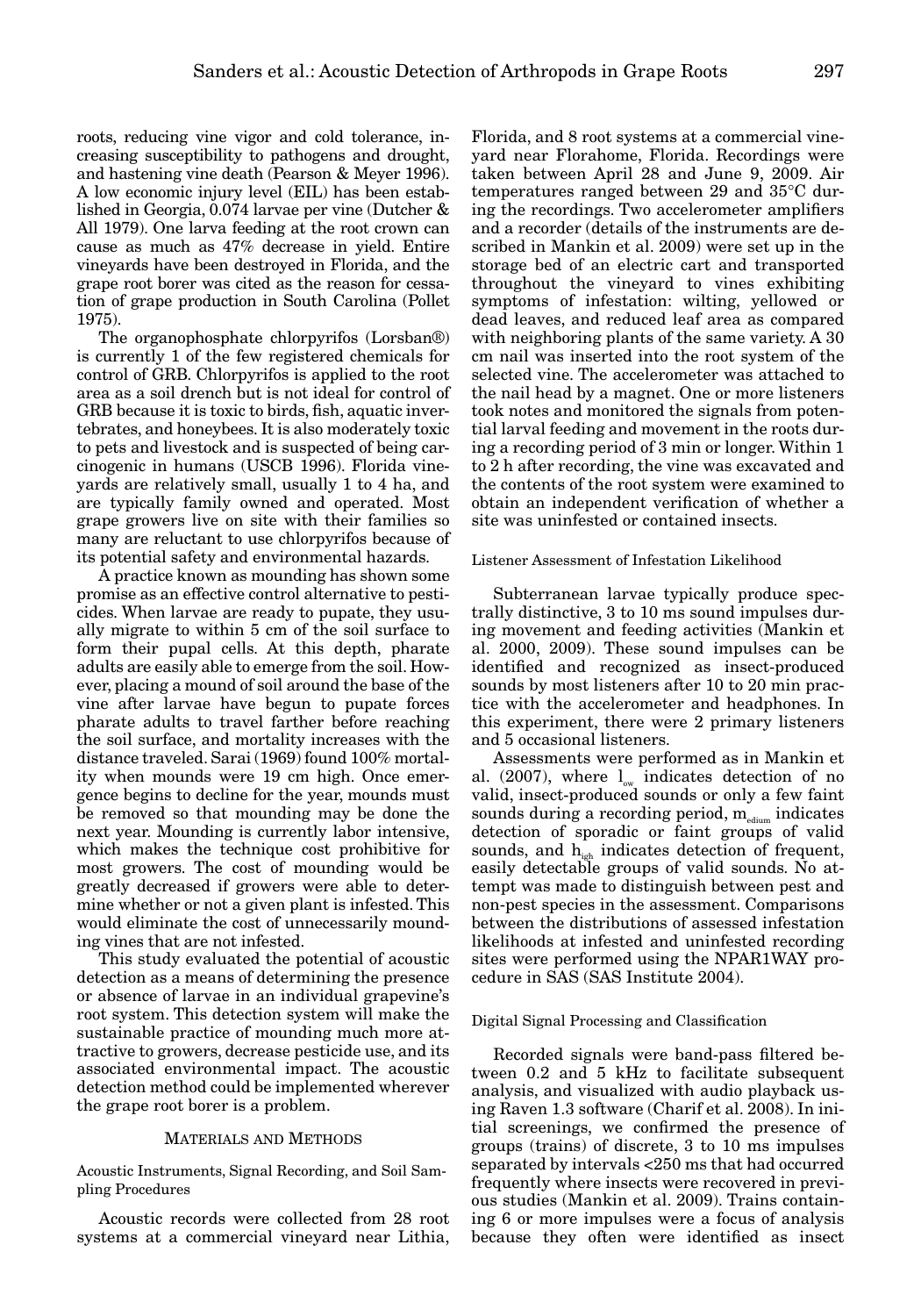sounds in playbacks of recordings from infested sites in this and previous studies (Mankin et al. 2009).

The impulses and impulse trains detected in the recordings were analyzed with customized software, DAVIS (Digitize, Analyze, and Visualize Insect Sounds, Mankin et al. 2000), which discarded long-duration, low frequency background noise (Mankin et al. 2007) and then compared the spectrum of a 512-point time-slice centered around the peak of each impulse against averaged spectra (spectral profiles) constructed as described in RESULTS.

The impulse sequences were screened to identify and characterize trains of impulses that listeners typically classify as separate, individual sounds. Each train was labeled according to the spectral profile matched by a plurality of its impulses. The beginning and ending times of impulse trains, their labels, and the number of impulses per train were stored in separate train-sequence spreadsheets for each recording.

#### **RESULTS**

The root systems of 25 (of 36 total) recording sites exhibited *V. polistiformis* larval damage, although only 1 live larva was recovered. Collectively, 27 root systems contained 1 or more invertebrates of various species (Tables 1 and 2). Among these were 41 Coleoptera (including 4 *Mycotrupes* (Coleoptera: Geotrupidae), 3 Tenebrionids, 1 Cerambycid, 4 *Phyllophaga* (Coleoptera: Scarabaeidae) larvae and 1 *Anomala* (Coleoptera: Scarabaeidae) larva) 1 Cetoniid larva, 6 *Lepisma saccharina* (L.) (Thysanura: Lepismatidae), and 3

burrowing roaches. Six sites contained *Solenopsis invicta* Buren (Hymenoptera: Formicidae) workers, and 3 had termite workers. Other organisms found in the root systems included 5 unidentified worms, 3 Diplopoda, 3 large spiders, and an earthworm. Only the *V. polistiformis* was to be targeted as a pest (see DISCUSSION), but for purposes of categorizing sites, we considered a site to be infested if the excavated root system contained 1 or more invertebrates capable of producing sounds.

# Spectral Profiles

Two types of impulses that could be readily identified by their temporal patterns as insectproduced sounds (Mankin et al. 2000, 2009) appeared frequently in initial screenings of signals detected at recording sites where excavations verified infestation, and a third type appeared at only 9 recording sites. All 3 types of impulses stood out against the background noise because their short durations and distinctive spectral patterns (Mankin et al. 2000, 2007, 2009). Spectral profiles of these impulses, i.e., averaged measurements of their power spectra (Mankin et al. 2000), were calculated to assist in discriminating insect sounds from background noise (Fig. 1). A profile of 1 of the 2 most frequently occurring insect sound impulses,  $s_{\text{highdB}}$ , was constructed from a series of 128 consecutive impulses in a relatively noisefree recording that contained several sounds identified in previous studies (Mankin et al. 2009) to be indicative of insect burrowing activity. The second profile,  $s_{\text{middle}}$ , was constructed from a series of 94 consecutive impulses in a recording that

TABLE 1. NUMBERS OF INVERTEBRATES RECOVERED FROM ROOTS, LISTENER ASSESSMENTS, AND RATES OF S<sub>HIGHDB</sub>, S<sub>MIDDB</sub>, AND  $S_{\text{LownB}}$  TRAINS AND BURSTS AT SITES WHERE  $S_{\text{LownB}}$  BURSTS WERE DETECTED.

| No. recovered |                     |                    |                  |                                    | Rate (No./min) of |                     |        |                    |        |        |
|---------------|---------------------|--------------------|------------------|------------------------------------|-------------------|---------------------|--------|--------------------|--------|--------|
| beetle        |                     | other              | Assessed infest. | $\mathbf{S}_\text{highdB}$         |                   | $S_{\text{middle}}$ |        | S <sub>lowdB</sub> |        |        |
| Ants          | larvae <sup>1</sup> | adult <sup>2</sup> | $inv^3$          | likelihood                         | trains            | bursts              | trains | bursts             | trains | bursts |
| $\mathbf{0}$  | $\mathbf{0}$        |                    | $\overline{4}$   | $\rm m_{\rm edium}$                | 6.70              | 0.00                | 4.69   | 0.67               | 15.41  | 10.72  |
| $\geq 1$      | $\theta$            | $\mathbf{2}$       | 3                | $\mathbf{h}_{_{\mathrm{igh}}}$     | 8.31              | 2.77                | 2.77   | 2.77               | 2.77   | 2.77   |
| $\mathbf{0}$  | $\theta$            | $\mathbf{2}$       | $\mathbf{0}$     | $\mathbf{h}_{\text{igh}}$          | 23.39             | 3.19                | 8.50   | 0.53               | 2.66   | 1.06   |
| $\geq 1$      | $\theta$            | $\mathbf{0}$       | $\Omega$         | $\mathbf{m}_{\text{\tiny{edium}}}$ | 10.55             | 0.00                | 14.90  | 0.62               | 9.93   | 3.10   |
| $\theta$      | 3                   | $\mathbf{2}$       |                  | $\mathbf{h}_{_{\mathrm{igh}}}$     | 3.55              | 0.00                | 2.13   | 0.00               | 4.97   | 1.42   |
| $\mathbf{0}$  | $\overline{2}$      | $\theta$           | 1 <sup>5</sup>   | $\mathbf{h}_{\text{igh}}$          | 7.97              | 0.61                | 9.19   | 0.00               | 0.61   | 0.61   |
| $\mathbf{0}$  | $\theta$            | $\mathbf{2}$       |                  | $\mathbf{h}_{\text{igh}}$          | 0.00              | 0.00                | 0.00   | 0.00               | 3.20   | 1.07   |
| $\mathbf{0}$  |                     | 3                  | 8                | $\mathbf{m}_{\text{\tiny{edium}}}$ | 1.49              | 0.00                | 13.42  | 0.00               | 2.24   | 0.75   |
| $\Omega$      | $\theta$            |                    | $\Omega$         | $\rm m_{_{\rm{edium}}}$            | 2.70              | 0.00                | 4.32   | 0.00               | 1.08   | 0.54   |

1 Including, *Phyllophaga* sp., *Anomala* sp., Tenebrionid sp.

2 Including *Mycotrupes* sp.

3 Other invertebrates included Lumbricid sp., Diplopoda sp., Blattella sp., *Lepisma saccharina* (L), *Nerthra stygica* Say, and large spider. 4

Recording sites arranged in order of the rates of  $s_{\text{load}}$  bursts

<sup>5</sup>One *V. polistiformis* larva was found in the root system at this recording site.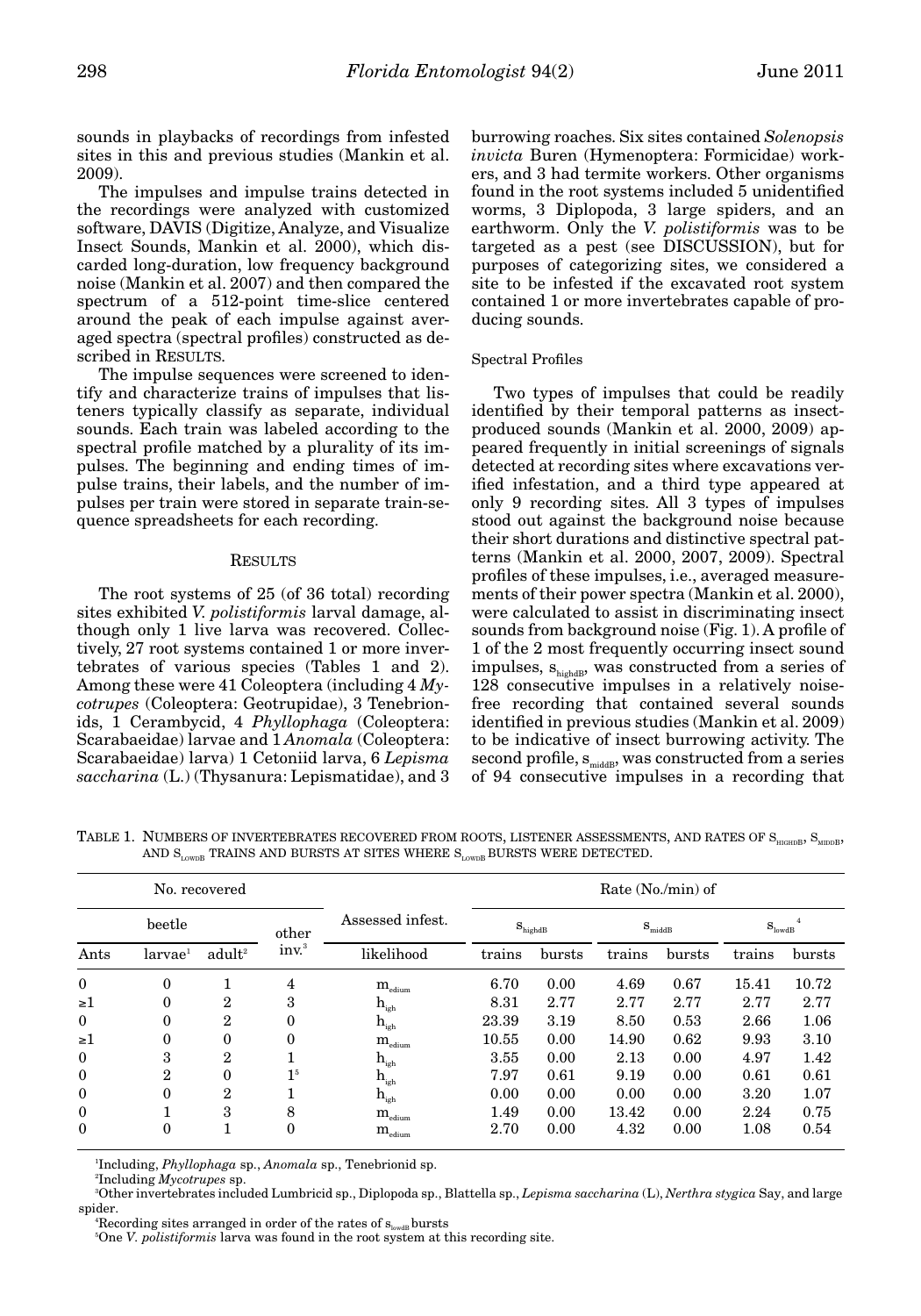|                  | No. recovered       |                     |                               |                                              |              |              | Rate (No./min) of |               |
|------------------|---------------------|---------------------|-------------------------------|----------------------------------------------|--------------|--------------|-------------------|---------------|
|                  |                     | beetle              |                               | Assessed infestation                         |              | shighdB      |                   | $s$ midd $B4$ |
| Ants or Termites | larvae <sup>1</sup> | adults <sup>2</sup> | other<br>invert. <sup>3</sup> | likelihood                                   | trains       | bursts       | trains            | bursts        |
| $\boldsymbol{0}$ | $\theta$            | $\mathbf{0}$        | 1                             | $\mathbf{h}_{\mathrm{igh}}$                  | 61.82        | 28.17        | 10.96             | $\theta$      |
| $\geq 1$         | 0                   | $\mathbf{0}$        | 1                             | $\mathbf{h}_{\mathrm{igh}}$                  | 37.56        | 14.44        | 7.22              | 1.44          |
| $\boldsymbol{0}$ | 1                   | $\mathbf{0}$        | $\mathbf{0}$                  | $\mathbf{h}_{\mathrm{igh}}$                  | 13.38        | 10.03        | 1.34              | 0.67          |
| $\geq 1$         | 2                   | 0                   | 1                             | $\mathbf{h}_{\mathrm{igh}}$                  | 17.43        | 2.32         | 4.65              | 4.65          |
| $\geq 1$         | 0                   | 4                   | $\theta$                      | $\mathbf{h}_{\text{\tiny{igh}}}$             | 3.32         | 0            | 17.43             | 5.81          |
| $\geq 1$         | 0                   | $\mathbf{0}$        | $\Omega$                      | $\mathbf{m}_{\text{\tiny{edium}}}$           | 26.3         | 5.58         | 10.36             | $\mathbf{0}$  |
| $\bf{0}$         | 0                   | 1                   | 2                             | $\mathbf{m}_{\text{\tiny{edium}}}$           | 3.16         | 0            | 8.2               | 3.16          |
| $\bf{0}$         | 0                   | 1                   | 0                             | $h_{\rm{igh}}$                               | 15.77        | 2.1          | 5.26              | $\mathbf{0}$  |
| $\bf{0}$         | 0                   | $\mathbf{0}$        | 1                             | $\mathbf{h}_{\text{igh}}$                    | 9.71         | 0.75         | 11.95             | 0.75          |
| 0                | 0                   | 1                   | $\Omega$                      | $\mathbf{l}_{\textnormal{\tiny{ow}}}$        | 1.22         | 1.22         | 2.43              | 0             |
| $\geq 1$         | 0                   | 2                   | $\theta$                      | $\mathbf{m}_{\text{\tiny{edium}}}$           | 7.64         | 0.69         | 1.39              | 0             |
| $\boldsymbol{0}$ | 0                   | $\mathbf{1}$        | $\boldsymbol{0}$              | $m_{\text{edium}}$                           | 15.83        | 0.66         | 9.23              | $\bf{0}$      |
| $\geq 1$         | 0                   | $\overline{2}$      | 1                             | $\mathbf{m}_{\text{\tiny{edium}}}$           | 0.55         | 0            | 3.3               | 0.55          |
| $\boldsymbol{0}$ | 1                   | $\mathbf{1}$        | 0                             | $\mathbf{m}_{\text{\tiny{edium}}}$           | 14.56        | 0            | 2.24              | 0             |
| $\geq 1$         | 0                   | $\mathbf{0}$        | 0                             | $\mathbf{m}_{\text{\tiny{edium}}}$           | 3.6          | 0            | 8.99              | 0             |
| $\mathbf{0}$     | 0                   | 0                   | 0                             | $\mathbf{l}_{\mathrm{ow}}$                   | 1.33         | 0            | 5.33              | 0             |
| $\bf{0}$         | 0                   | 0                   | 0                             | $\mathbf{l}_{\scriptscriptstyle{\text{ow}}}$ | $\mathbf{0}$ | 0            | 5.48              | 0             |
| $\boldsymbol{0}$ | 0                   | 0                   | 0                             | $\mathbf{l}_{\scriptscriptstyle{\text{ow}}}$ | 0.65         | 0            | 3.92              | 0             |
| $\boldsymbol{0}$ | 0                   | $\mathbf{0}$        | 0                             | $\mathbf{m}_{\text{\tiny{edium}}}$           | 1.84         | 0            | 1.84              | 0             |
| $\boldsymbol{0}$ | 2                   | $\mathbf{0}$        | $\mathbf{0}$                  | $\mathbf{m}_{\textrm{\tiny{edium}}}$         | 0.47         | 0            | 2.85              | 0             |
| $\boldsymbol{0}$ | 0                   | 3                   | $\bf{0}$                      | $m_{_{\text{edium}}}$                        | 0.47         | 0            | 1.41              | 0             |
| $\bf{0}$         | 0                   | $\theta$            | $\theta$                      | $l_{\rm sw}$                                 | 0.62         | 0            | 1.23              | $\theta$      |
| $\boldsymbol{0}$ | 0                   | 0                   | 0                             | $\mathbf{l}_{\scriptscriptstyle{\text{ow}}}$ | 0.79         | 0            | 0.79              | 0             |
| $\boldsymbol{0}$ | 0                   | $\theta$            | 2                             | $\mathbf{m}_{\text{\tiny{edium}}}$           | 1.09         | 0            | $\theta$          | $\theta$      |
| $\bf{0}$         | 0                   | 0                   | $\mathbf{0}$                  | $\mathbf{l}_{\mathrm{ow}}$                   | $\bf{0}$     | 0            | 0.52              | 0             |
| $\mathbf{0}$     | 0                   | $\mathbf{0}$        | $\theta$                      | $l_{\rm sw}$                                 | $\theta$     | $\mathbf{0}$ | $\mathbf{0}$      | 0             |
| $\mathbf{0}$     | $\theta$            | 0                   | $\mathbf{0}$                  | $\mathbf{m}_{\text{\tiny{edium}}}$           | $\theta$     | $\mathbf{0}$ | $\mathbf{0}$      | 0             |

TABLE 2. NUMBERS OF INVERTEBRATES RECOVERED FROM ROOTS, LISTENER ASSESSMENTS, AND RATES OF S<sub>meann</sub> AND  $\mathbf{S}_{\text{MDDB}}$  TRAINS AND BURSTS AT SITES WHERE  $\mathbf{S}_{\text{LowDB}}$  BURSTS WERE NOT DETECTED.

1 Including, *Phyllophaga* sp., *Anomala* sp., Tenebrionid sp., Cetoniid sp. Cerambycid sp. 2 Including *Mycotrupes* sp.

3 Including Lumbricid sp., Diplopoda sp., Mutillid sp. *Blattella* sp., *Lepisma saccharina* (L), *Nerthra stygica* Say, and a large spider.

<sup>4</sup>Recording sites arranged in order of summed rates of  $s_{\text{highdB}}$  and  $s_{\text{middle}}$  bursts.

contained several larval scraping sounds of slightly lower frequency. The third, less frequently occurring profile,  $s_{\text{lowdB}}$ , was constructed from a 0.1 s period containing 13 consecutive impulses of this distinctive type. The 3 types of impulses had similar temporal patterns but their spectral patterns diverged at frequencies above 2.6 kHz.

Various types of background noise also occurred frequently in all recordings, comprising about 80% of all sounds detected. Continuous noise could be discounted easily because insect sounds usually occur as brief impulse bursts (Mankin et al. 2009), but some low-frequency impulsive noise was discarded by matching it with 1 of 2 noise profiles. To exclude higher-frequency noise impulses, we constructed a noise profile,  $n_{\text{hidden}}$  (Fig. 1), as an average spectrum of impulses produced during a gust of light wind. A second noise profile,  $n_{\text{lowdB}}$  (Fig. 1), was constructed as an average spectrum of a 5 s period where impacts of water droplets from an irrigation hose were detected.

## Insect Sound-Impulse Bursts

Although isolated  $s_{\text{hidden}}$ ,  $s_{\text{middle}}$ , and  $s_{\text{lowdB}}$  impulses occurred frequently in the recordings, most of the signals that listeners interpreted as insect sounds appeared in bursts of more than 6 but less than 50 impulses of a given type, similar to bursts used successfully to construct indicators of insect infestation in other insect acoustic detection studies (Mankin et al. 2007, 2009). In analogy with such studies, we defined trains of type  $s<sub>hidden</sub>, s<sub>middle</sub>, and s<sub>lowdB</sub>$  impulses to be a series of impulses of each type, separated by durations <0.25 s. Bursts of type  $s_{\text{hidden}}$ ,  $s_{\text{middle}}$ , and  $s_{\text{lowdB}}$  were trains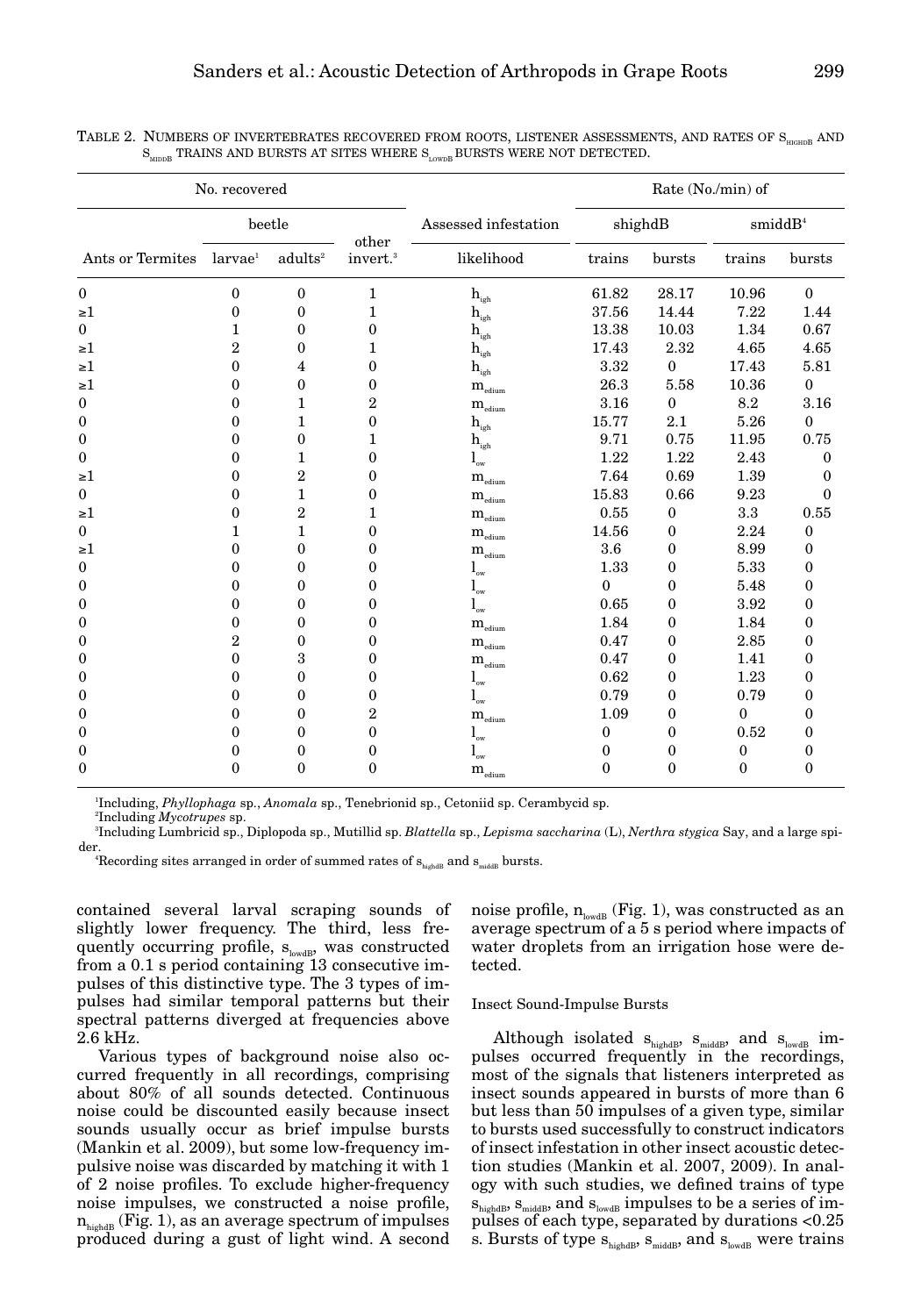

Fig. 1. Spectral profiles of insect-produced sound impulses,  $s_{\text{hidden}}$ ,  $s_{\text{middle}}$ , and  $s_{\text{lower}}$ , compared with spectral profiles of wind-gust noise,  $n_{\text{hidden}}$ , and low-frequency background noise,  $n_{\text{lowdB}}$ , used in analyses to distinguish insect-produced sounds from background noise. The subscripts, highdB, middB, and lowdB, refer to the magnitudes of the relative spectrum levels of these profiles near 2.6 kHz, the midpoint of the 0.2-5 kHz range of frequencies analyzed. Spectrum level is relative to the maximum acceleration measured in the 0.2-5 kHz reference range.

of each impulse type that contained at least 7 but less than 50 impulses. We analyzed recordings from each of the 36 root systems using the DAVIS signal analysis system (Mankin et al. 2000). The DAVIS software calculated a power spectrum for each sound impulse with amplitude above a userset threshold, and matched it against the spectra of the 3 signal and 2 noise profiles (Fig. 1) by calculating the least-squares difference between the impulse and profile signal levels at each spectrum frequency. The impulse was categorized according to the profile type for which the summed leastsquares differences were smallest, unless that smallest least-squares sum exceeded a user set threshold, designating the impulse as uncategorized noise. The burst was categorized then according to the type of profile of its largest fraction of impulses. The rates of detection of trains and bursts in the 9 root systems that contained bursts of type  $s_{\text{lowdB}}$  are listed in Table 1. One site, assessed by listeners at  $h_{ijk}$  likelihood of infestation, contained a *V. polistiformis* larva as well as 2 *Phyllophaga* larvae. Bursts of type s<sub>highdB</sub> also were detected at this site. The rates of detection of trains and bursts in the other root systems are listed in Table 2. As in previous studies (Mankin et al. 2009), the rate of trains was correlated with, but not necessarily proportional to, the rate of bursts at each recording site. There were 14 root systems in which no bursts of any insect-sound profile type were detected. Five of these did contain insects but 9 were found to be uninfested when they were excavated.

# Assessments of Infestation Likelihood

The listener assessments of infestation likelihood matched significantly with the presence or absence of insects in the root systems at the recording sites (Table 3). Only 1 infested site was ranked at  $l_{\infty}$  likelihood of infestation, and all of the sites ranked at  $h_{\text{int}}$  likelihood of infestation were infested.

To develop a computer assessment of infestation likelihood, we examined the rates of bursts of different types detected at different infested and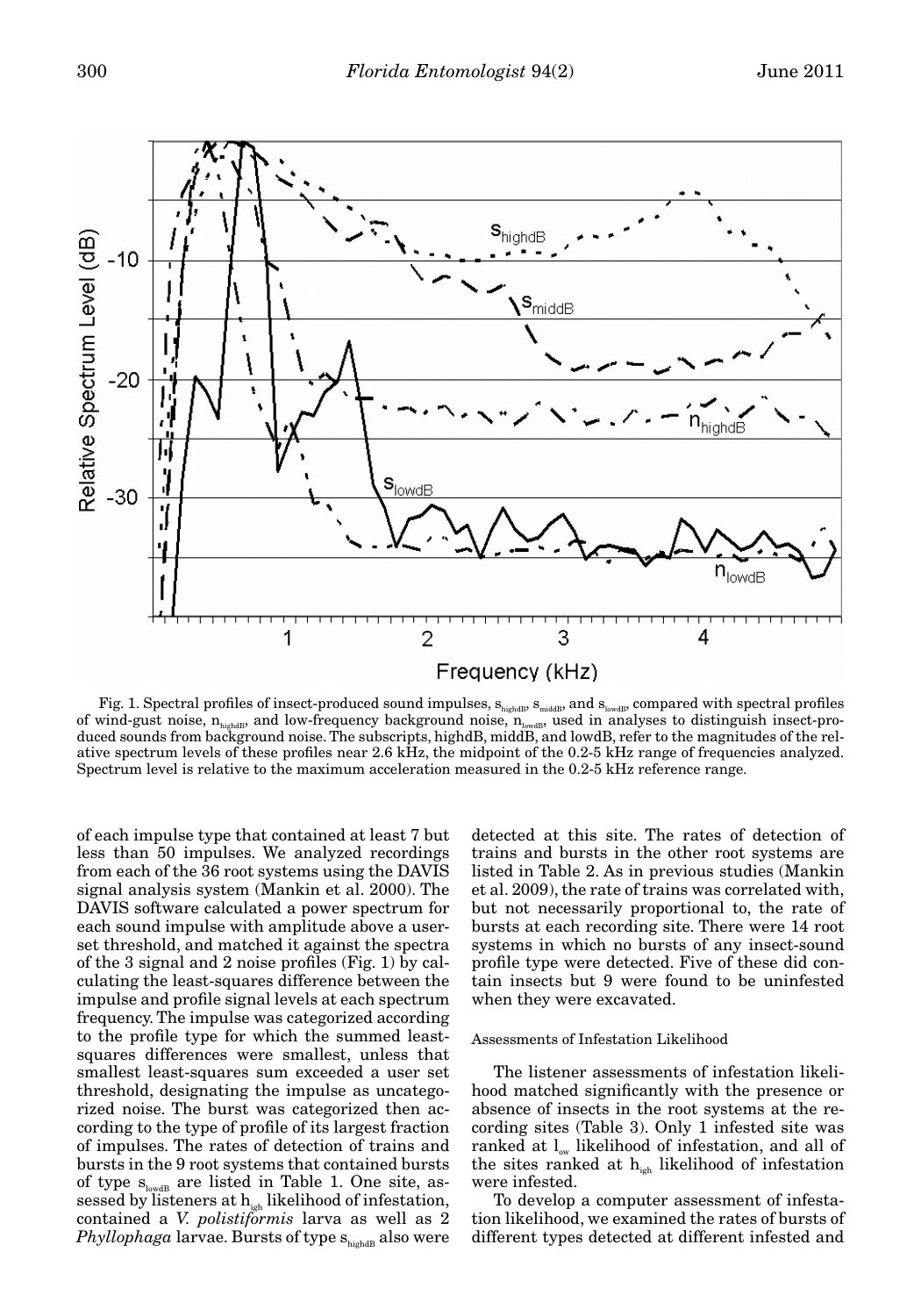|                                      | No. sites |            |  |
|--------------------------------------|-----------|------------|--|
| Assessed likelihood                  | infested  | uninfested |  |
| 'ow                                  |           |            |  |
| $\mathbf{m}_{\textrm{\tiny{edium}}}$ | 2         | 14         |  |
| igh                                  |           | 12         |  |

TABLE 3. LISTENER ASSESSMENTS OF RECORDING SITES DETERMINED BY EXCAVATION TO BE UNIN-FESTED OR INFESTED.

 $P = 0.0002$  that listener assessment is independent of the absence or presence of infestation in the excavated roots (Wilcoxon two-sample exact test,  $S = 61.5, Z = -4.09$ .

uninfested sites, and constructed indicators of infestation likelihood as described in Mankin et al. (2007). Sites with rates of bursts of all 3 insectsound profile types <0.5 / min were considered to have  $l_{\infty}$  likelihood of infestation, whereas sites with rates of bursts of any insect-sound profile type >1.5/min were assessed at  $h_{i,j}$  likelihood of infestation. Sites with intermediate rates were assessed at  $\mathrm{m}_{_{\mathrm{edium}}}$  likelihood. Assessments of the results in Tables 1 and 2 based on these criteria are listed in Table 4. The computer assessments, like the listener assessments in Table 3, matched significantly with the presence or absence of insects in the root systems at the recording sites.

#### **DISCUSSION**

One of the goals of this acoustic detection study was to develop a method for detecting infestations of *V. polistiformis* within the root system, thereby decreasing the cost and labor of treatments such as mounding. Although it would be helpful to obtain more recordings from *V. polistiformis* larvae, the results of the study are sufficient to provide some insight into how detection might be accomplished. An important finding was that a vineyard contains a large variety of nontarget, sound-producing insects. The signals produced by such insects could eas-

TABLE 4. COMPUTER ASSESSMENT OF RECORDING SITES DETERMINED BY EXCAVATION TO BE UNIN-FESTED OR INFESTED.

|                                    | No. sites |            |  |  |
|------------------------------------|-----------|------------|--|--|
| Assessed likelihood                | infested  | uninfested |  |  |
| `ow                                | 9         | 5          |  |  |
| $\mathbf{m}_{\text{\tiny{edium}}}$ | 0         | 9          |  |  |
|                                    |           | 13         |  |  |

 $P = 0.0005$  that computer assessment is independent of the absence or presence of infestation in the excavated roots (Wilcoxon two-sample exact test,  $S=67.5, \, Z=.3.83).$ 

ily confound the identification of a targeted pest unless the pest produces a distinctive, easily identifiable sound that distinguished it from nontarget insects.

A partial solution to this problem would be to include ambiguous signals as positive, i.e. count a false positive as a potential GRB larva. Considering the invertebrates and the burst rates in Table 1, for example, targeting all the sites that contained  $s_{\mbox{\tiny{highdB}}}, s_{\mbox{\tiny{middB}}},$  and  $s_{\mbox{\tiny{lowdB}}}$  bursts would result in treatment of 9 out of 36 sites, only 1 of which actually contained a *V. polistiformis*. However, treating ¼ of the sites would be much less costly than treating all of them.

It is common for a vineyard to have approximately 735 vines per hectare. Assuming that the average price for unskilled farm labor is \$20 per hour and that it takes 10 minutes to build a mound around a vine and 10 more minutes to remove the soil at the end of the season, the labor to treat 1 hectare would cost approximately \$4900. If we assume that our findings of 25% infestation level apply to any vineyard, a farmer would spend approximately \$1225 on mounding per hectare. It would therefore need to cost less than \$3675 per hectare to acoustically sample all vines for the farmer to break even. It is estimated that the equipment would cost ~\$3000 and last for 5 to 10 years. A farmer or scout could perform the assessment after a 15-20 minute training period.

Both human listeners and computer software were able to predict the presence or absence of infestation at statistically significant levels based upon spectral profile and temporal pattern analysis. However, human listeners were more likely to commit type I error whereas the computer was more likely to commit type II error. A type I error will cause the treatment of a vine when it is unnecessary, slightly raising the cost of treatment. However, a type II error will leave an infested site untreated, allowing emergence and reproduction. Without further refining of the spectral profiles or improvement of the software's analysis algorithm, it is recommended for a human listener to assess likelihood of infestation for pest management decisions.

#### ACKNOWLEDGEMENTS

We thank the staff in the Small Fruit and Vegetable IPM laboratory at the University of Florida, and Everett Foreman, Betty Weaver, and Mackenzie Egan at USDA-ARS-CMAVE in Gainesville for assistance in field and laboratory work. We would also like to thank Lyle Buss at the University of Florida for his assistance with specimen identification. We also thank the grape growers that participated in the study, Bob Paulish and John Sirvent, without whom this research would not have been possible. Partial funding was provided by the Florida Grape Growers Association and SARE grant #G000340. The use of